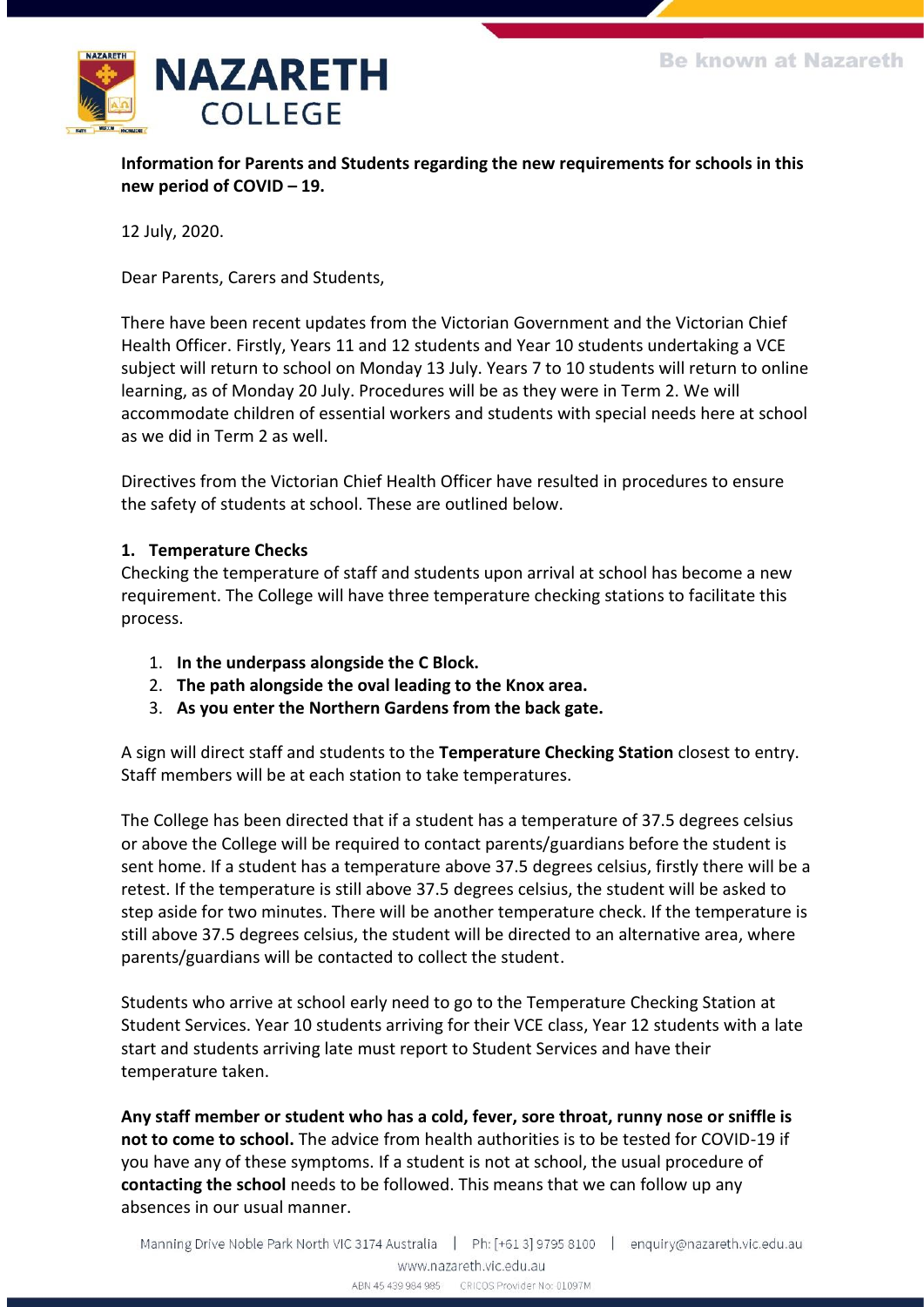

# 2. **Wearing of Masks**

The health authorities have advised that we should be wearing masks if we cannot guarantee appropriate physical distancing when we are outside our homes. They particularly referred to supermarket shopping and public transport where physical distancing is a challenge.

The wearing of masks has **not been mandated** at schools, but if students are travelling on public transport it is recommended that they do wear a mask. Students can also wear a mask at school - it is up to each student to make that decision. Some teachers may be wearing masks. **Masks are not compulsory yet - but this may change.**

# 3. **Reasons to be out of your home**

Staff members and students should not be out of home for any other reason than the four identified by the health authorities: **medical appointments, essential shopping, work or study if necessary, and exercise.** At this stage attendance at School for VCE on site classes is required. Students are to travel directly to and from school.

### 4. **Appropriate Health Measures**

Please remember all the advice that we have been hearing from the health authorities:

- 1. **Cough and sneeze hygiene**  use tissues and dispose of them appropriately and immediately, or cough and sneeze into your elbow
- 2. **Hand hygiene -** wash your hands, sanitise your hands at every opportunity
- 3. **Wipe down** surfaces
- 4. **Physical distancing -** no hugging, embracing (etc.!) when at school and when travelling to and from school on public transport and when walking in the street
- 5. **Any sign of a cold stay home and get tested**
- 6. **The four reasons to be out of home** medical appointments, essential shopping, work or study if necessary, and exercise.

**Physical distancing** can be difficult at school. Please be very mindful of staff members and students when in the classroom, when moving about and when around the school grounds.

# **5. Cleaning**

The cleaning that took place on return last term will continue this term. Please take every opportunity to wipe down surfaces when appropriate. The health and safety of all in our community is the responsibility of **all** in our community. We cannot just leave it to others. Sadly, we in Melbourne are suffering the consequences of people not taking their responsibility seriously.

**We do look forward to welcoming all our Year. 11 and 12 students along with the Year 10 students undertaking VCE studies on Monday 13 July**. T**he details of online learning for Years 7 to 10 are still in the infant stages however l anticipate that we will revert back to what we did at Nazareth quite successfully throughout Term 2. Further information will be passed on when we know exactly what the directives are for Year 7 to 10 classes.**

ABN 45 439 984 985 CRICOS Provider No: 01097M